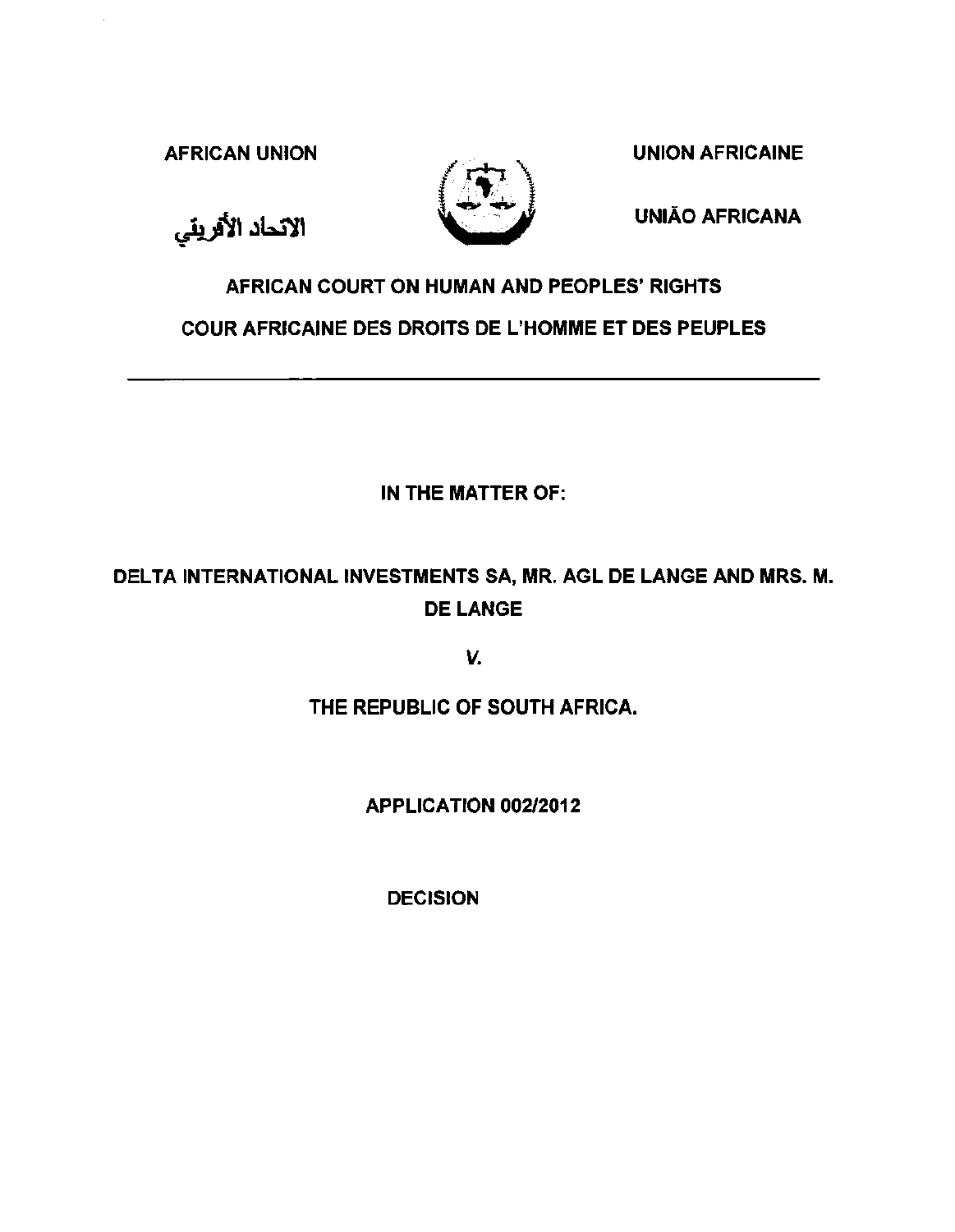The Court composed of: Gérard NIYUNGEKO, President; Sophia A.B. AKUFFO, Vice-President; Modibo T. GUINDO, Fatsah OUGUERGOUZ, Augustine S.L. RAMADHANI, Duncan TAMBALA, Elsie N. THOMPSON and Sylvain ORE- Judges; and Robert ENO - Registrar,

In the matter of:

## DELTA INTERNATIONAL INVESTMENTS SA, MR. AGL DE LANGE AND MRS. M. DE LANGE

v.

### THE REPUBLIC OF SOUTH AFRICA.

After deliberations,

makes the following decision;

- 1. By an application dated 4 February 2012, received at the Registry on 8 February 2012, the Applicants, Delta International Investments SA, Mr. AGL De Lange and Mrs. M. De Lange, seized the Court with a petition against the Republic of South Africa, for alleged torture and violation of their rights to dignity, property, information, privacy and discrimination, contrary to the South African Constitution and the African Charter on Human and Peoples' Rights.
- 2. In accordance with the Protocol to the African Charter on Human and Peoples" Rights on the establishment of an African Court on Human and Peoples' Rights (hereafter referred to as the Protocol) and Rule 8 (2) of the Rules of Court (hereafter referred to as the Rules), Judge Bernard<br>  $\frac{1}{2}$  (Fe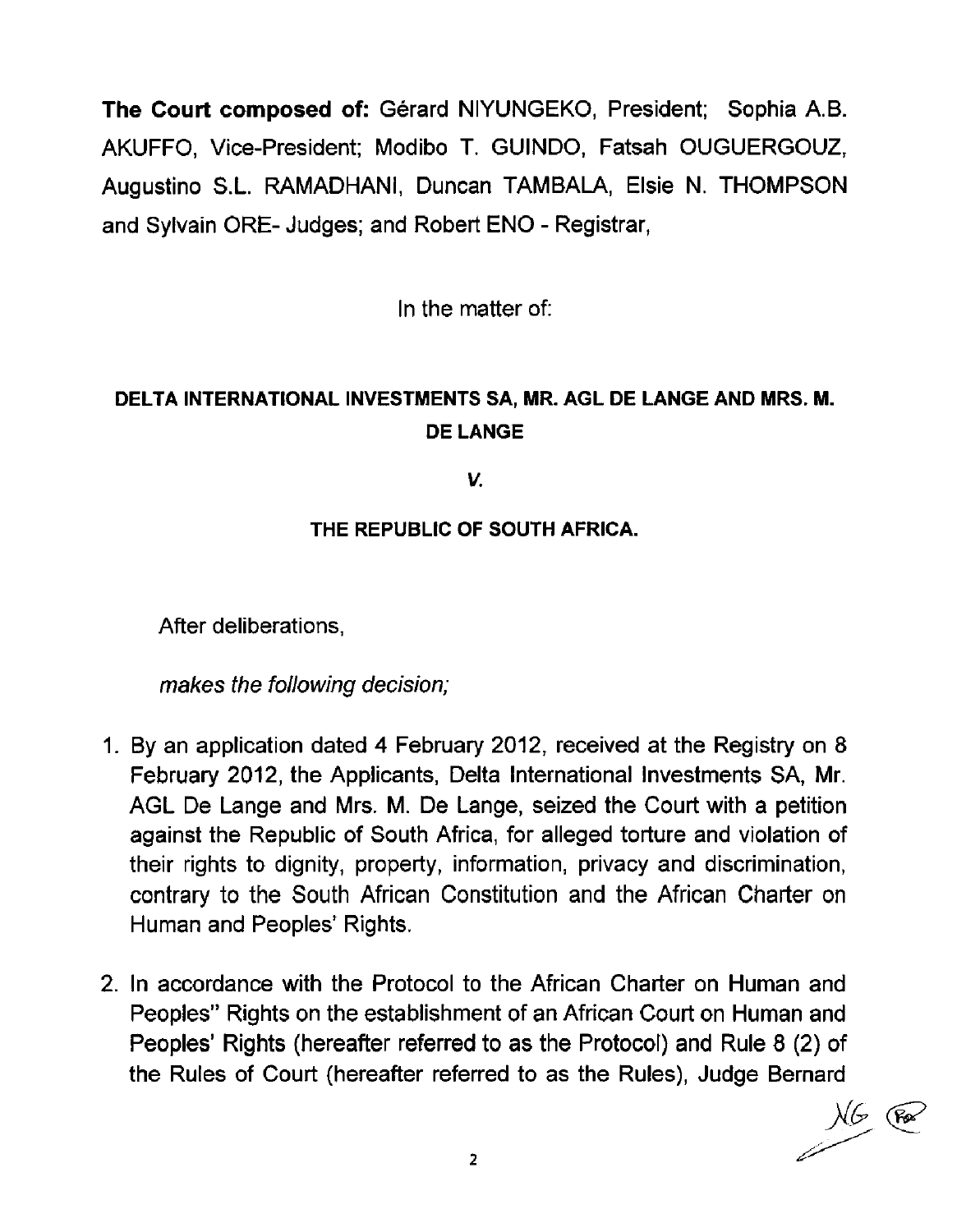M. Ngoepe, member of the Court, of South African nationality, recused himself.

- 3. Pursuant to the provisions of Rule 34 (1) of the Rules of Court, the Registrar, by letter dated 14 February 2012, acknowledged receipt of the application.
- 4. The Court first observes that in terms of Article 5(3) of the Protocol, it "may entitle relevant Non-Governmental organizations (NGOs) with observer status before the Commission, and individuals to institute cases directly before it, in accordance with article 34 (6) of this Protocol".
- 5. The Court further notes that Article 34(6) of the Protocol provides that "At the time of the ratification of this Protocol or any time thereafter, the State shall make a declaration accepting the competence of the Court to receive cases under article 5 (3) of this Protocol. The Court shall not receive any petition under article 5 (3) involving a State Party which has not made such a declaration".
- 6. By letter dated 30 March 2012, the Registrar inquired from the Legal Counsel of the African Union Commission if the Republic of South Africa has made the Declaration required under Article 34 (6) of the Protocol.
- 7. By email dated 12 April 2012, the Legal Counsel of the African Union Commission informed the Registrar that the Republic of South Africa had not made such a declaration.
- 8. The Court observes that the Republic of South Africa has not made the Declaration under Article 34 (6).
- 9. In view of Articles 5(3) and 34 (6) of the Protocol, it is evident that the Court manifestly lacks jurisdiction to receive the Application submitted

*/(@*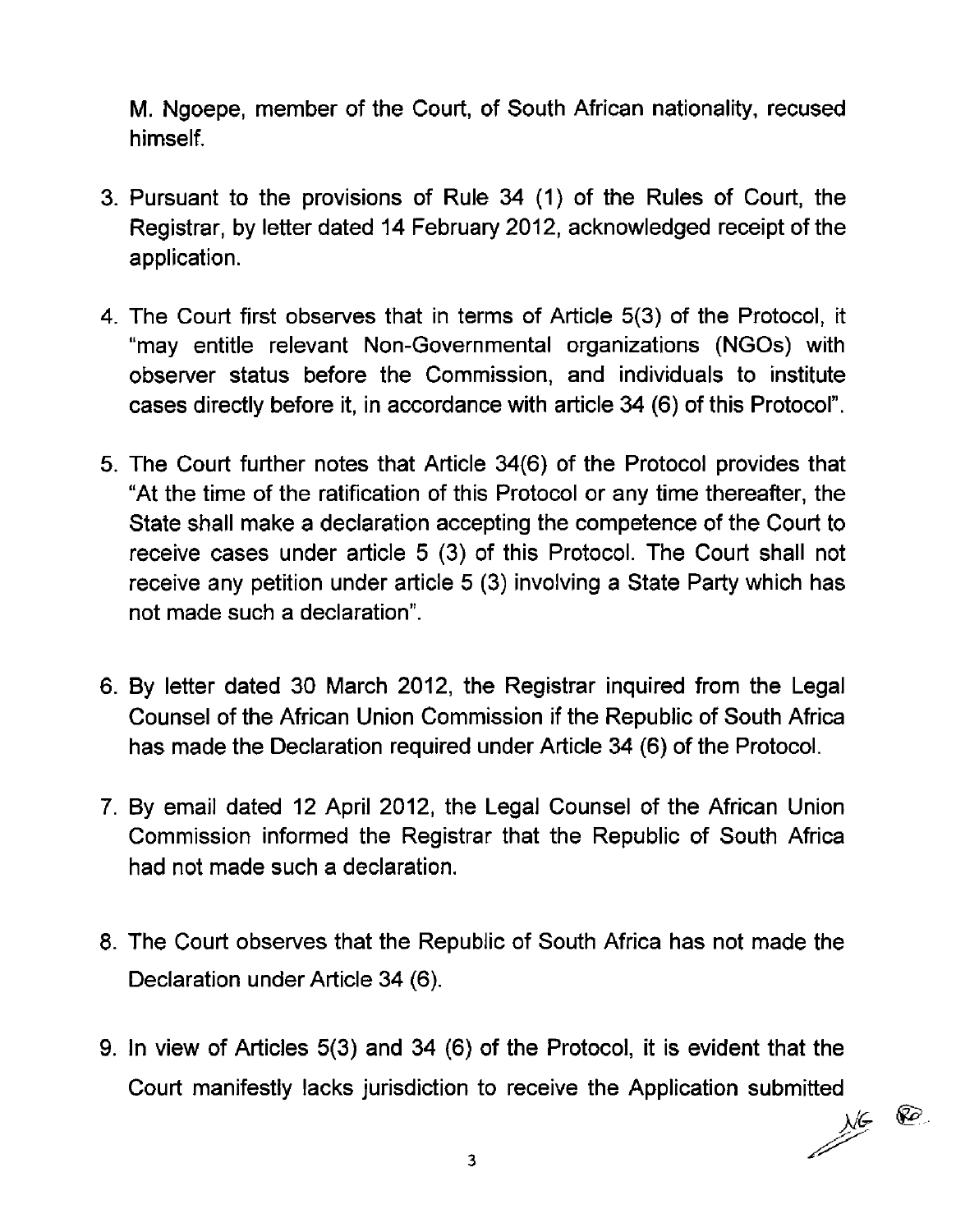by Delta International Investments SA, Mr. AGL De Lange and Mrs. M. De Lange, against the Republic of South Africa.

10. For these reasons,

THE COURT,

Unanimously:

Decides that pursuant to Articles 5 (3) and 34 (6) of the Protocol, it manifestly lacks jurisdiction to receive the Application submitted by Delta International Investments SA, Mr. AGL De Lange and Mrs. M. De Lange, against the Republic of South Africa, and the Application is accordingly struck out from the general list of the Court.

Done at Arusha, this thirtieth day of March, Two Thousand and Twelve, in English and French, the English text being authoritative.

Signed:



In conformity with Article 28 (7) of the Protocol and Rule 60 (5) of the Rules of Court, Judge Fatsah OUGUERGOUZ appended a separate opinion to the present decision.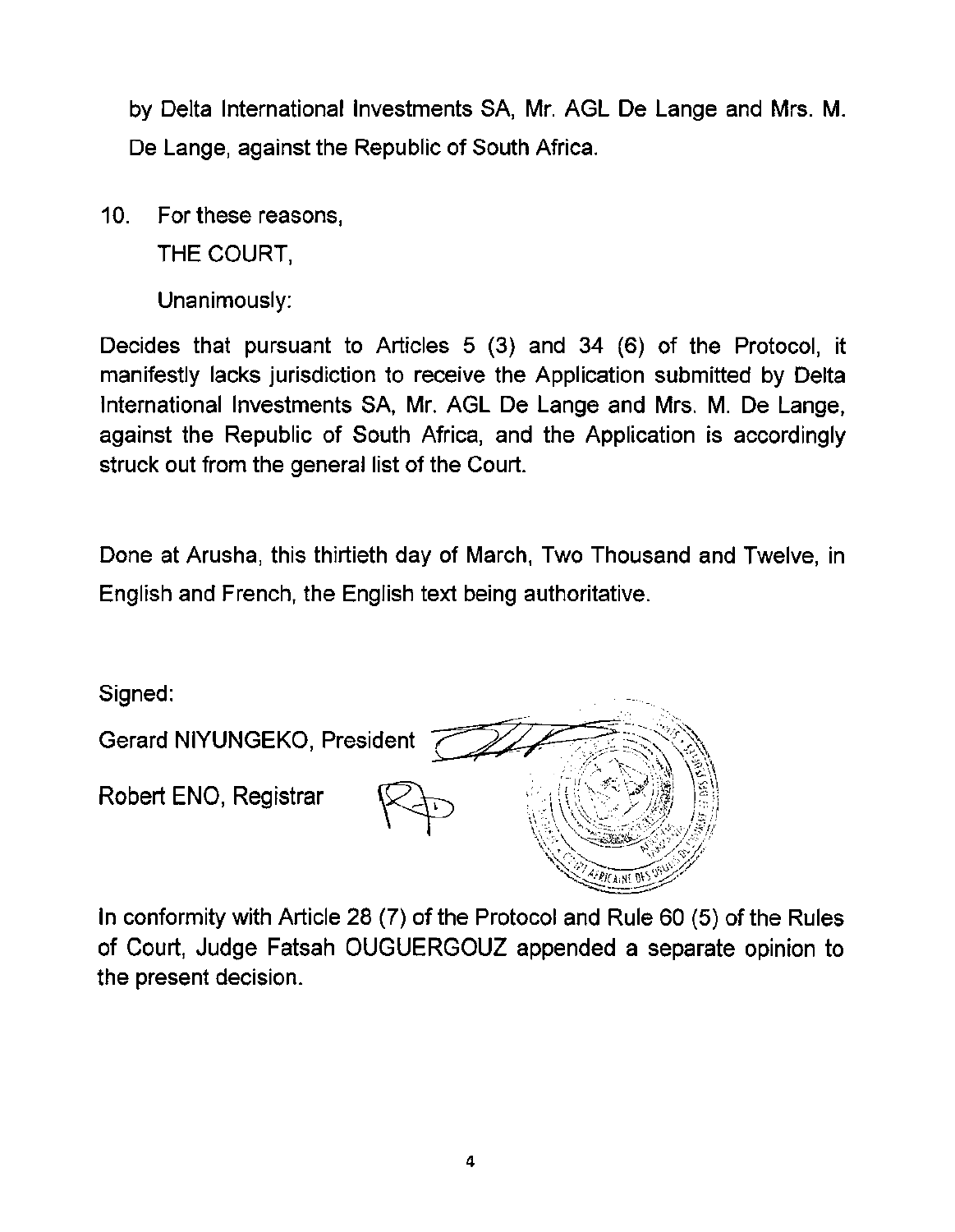الاتحاد الأفريقي



AFRICAN UNION ASSESSED UNION AFRICAINE

UNIAO AFRICANA

## **AFRICAN COURT ON HUMAN AND PEOPLES' RIGHTS**

#### **COUR AFRICAINE DES DROITS DE L'HOMME ET DES PEUPLES**

### IN THE MATIER

### DELTA INTERNATIONAL INVESTMENTS S.A. & Mr and Mrs AGL de LANG

*V.* 

### REPUBLIC OF SOUTH AFRICA

(Application  $N^{\circ}$  002/2012)

### **SEPARATE OPINION OF JUDGE FATSAH OUGUERGOUZ**

- 1. I am of the opinion that the application filed by Delta International Investments S.A. & Mr and Mrs AGL de Lang against the Republic of South Africa must be rejected. However, the lack of jurisdiction ratione personae of the Court being manifest, the application should not have been dealt with by a decision of the Court; rather, it should have been rejected de plano by a simple letter of the Registrar (see my reasoning on this matter in my separate opinions appended to the decisions in the cases of Michelot Yogogombaye v. Republic of Senegal, Effoua Mbozo Samuel v. Pan African Parliament, National Convention of Teachers' Trade Union (CONASYSED) v. Republic of Gabon, as well as in my dissenting opinion appended to the decision rendered in the matter Ekollo Moundi Alexandre v. Republic of Cameroon and Federal Republic of Nigeria.
- 2. Indeed, I am not in favour of the judicial consideration of an application filed against a State Party to the Protocol which has not made the declaration accepting the compulsory jurisdiction of the Court to receive applications from individuals and non-governmental organizations, or against any African State which is not party to the Protocol or which is not a member of the African Union, as was the case in several applications already dealt with by the Court.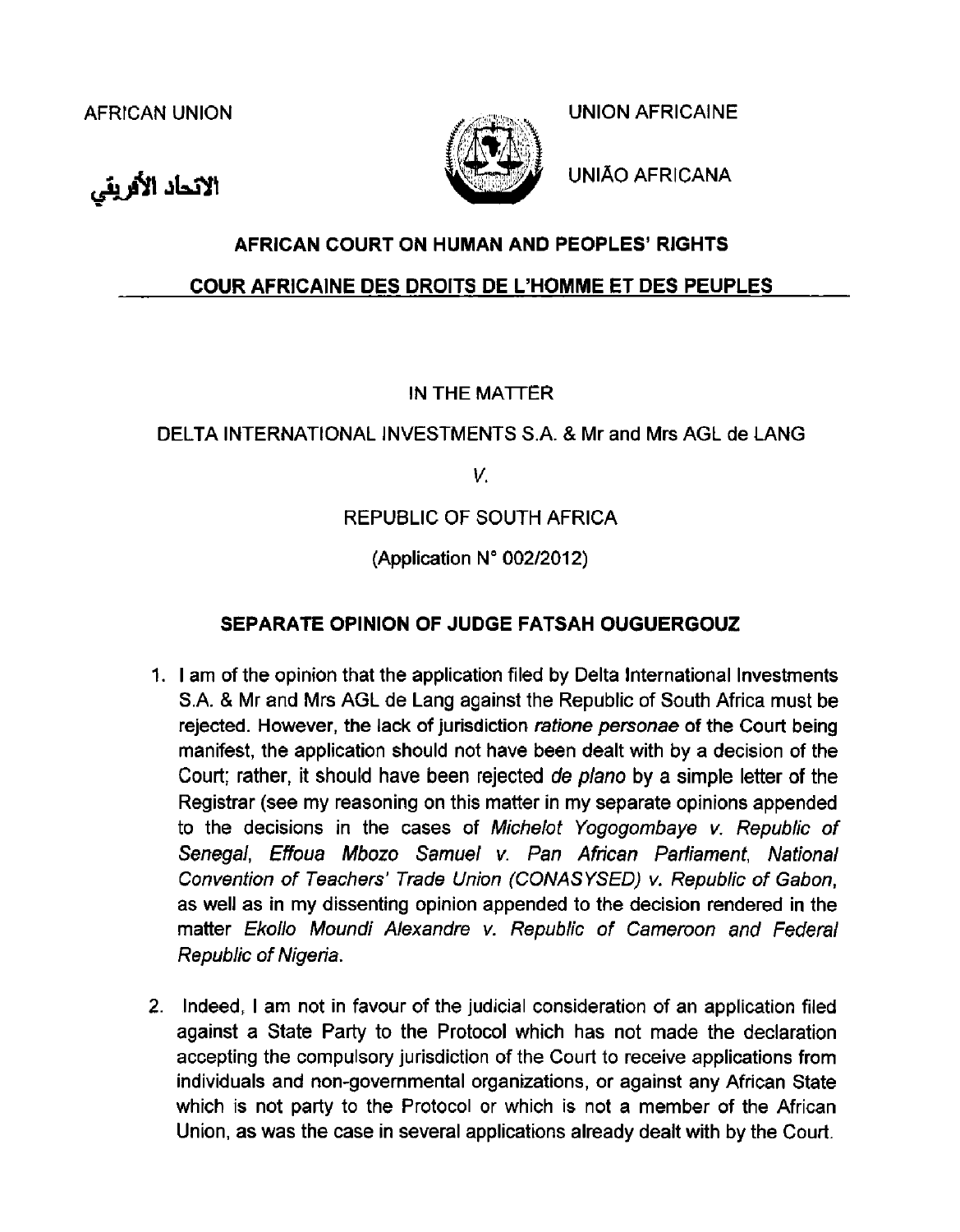3. By proceeding with the judicial consideration of the present application lodged against the Republic of South Africa, the Court failed to take into account the interpretation, in my view correct, which it initially gave of Article 34(6) of the Protocol in paragraph 39 of its very first judgment in the case concerning Michelot Yogogombaye v. Republic of Senegal. In that judgment, the Court indeed stated what follows:

"the second sentence of Article 34 (6) of the Protocol provides that [the Court] "shall not receive any petition under article 5 (3) involving a State Party which has not made such a declaration" (emphasis added). The word "receive" should not however be understood in its literal meaning as referring to "physically receiving" nor in its technical sense as referring to "admissibility". It should instead be interpreted in light of the letter and spirit of Article 34 (6) taken in its entirety and, in particular, in relation to the expression "declaration accepting the competence of the Court to receive applications [emanating from individuals or NGOs]" contained in the first sentence of this provision. It is evident from this reading that the objective of the aforementioned Article 34 (6) is to prescribe the conditions under which the Court could hear such cases; that is to say, the requirement that a special declaration should be deposited by the concerned State Party, and to set forth the consequences of the absence of such a deposit by the State concerned".

- 4. It is evident that by giving a judicial treatment to an application and delivering a decision on the said application, the Court actually "received" the application in the sense that it interpreted the verb "receive" in the abovementioned paragraph 39, that is that the Court has actually examined<sup>1</sup> the application even though it concluded that it does not have jurisdiction to entertain it; however, according to its interpretation of Article 34 (6), the Court should not examine an application if the State Party concerned has not made the optional declaration.
- 5. It should further be observed that the Court gave a judicial consideration to the application filed by Delta International Investments S.A. & Mr and Mrs AGL de Lang without transmitting it to South Africa, nor even informing this State that an application had been lodged against it. The adoption by the Court of a judicial decision under such circumstances amounts to a violation of the adversarial principle (Audiatur et altera pars), which principle must

 $<sup>1</sup>$  The French text of the last sentence of paragraph 39 of the Yogogombaye Judgment, which is the authoritative</sup> one, refers to the examination of the applications («pour que Ia Cour puisse connaltre de telles requetes») and not to the «hearing of the cases» as it is mentioned in the English text («conditions under which the Court could hear such cases»).